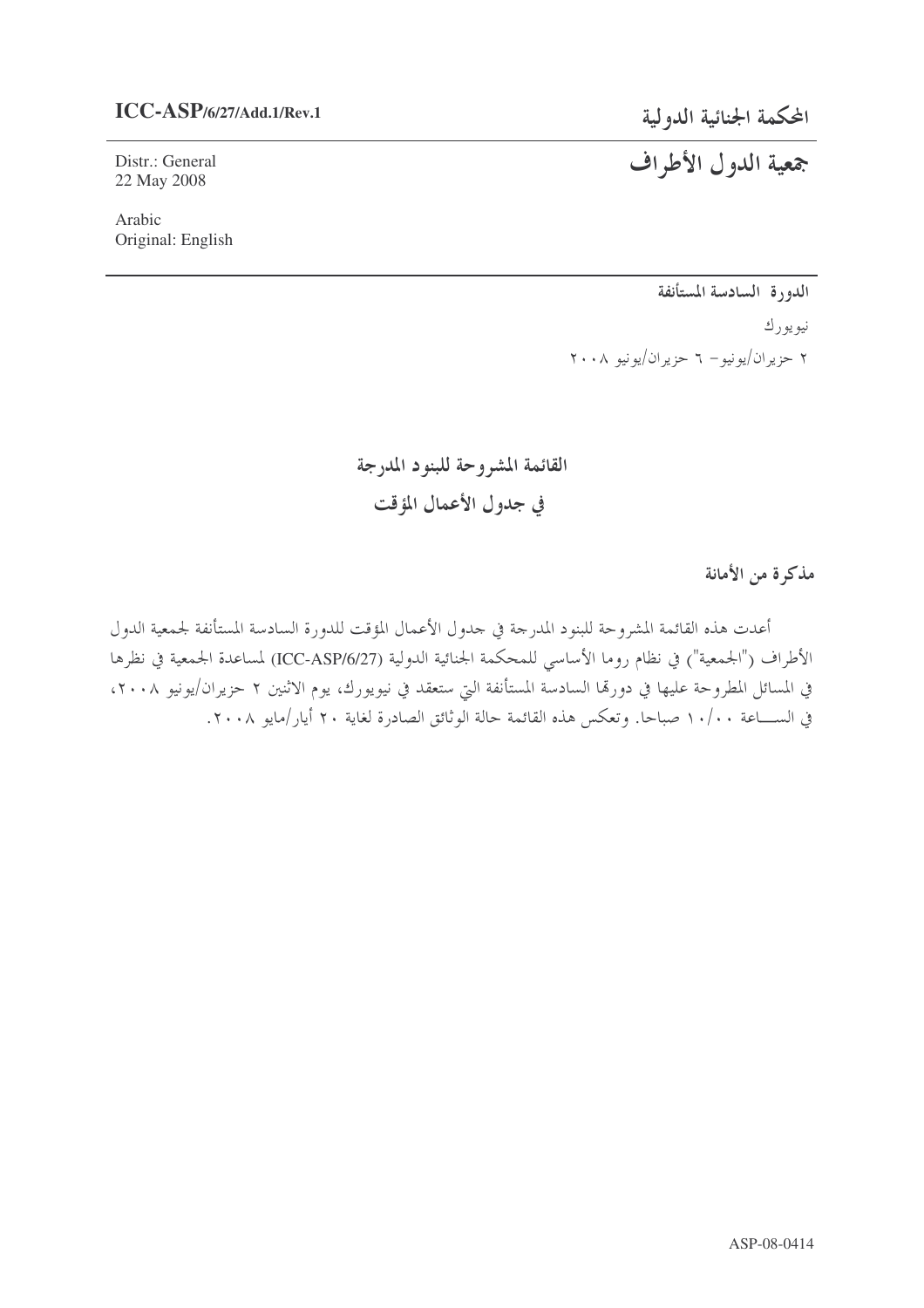## القائمة المشروحة للبنود المدرجة في جدول الأعمال المؤقت

#### إقرار جدول الأعمال  $-1$

تنطبق على الدورات العادية للجمعية المواد ١٠ إلى ١٣ و١٨ إلى ٢٢ من النظام الداخلي الخاصـــة بجــــدول الأعمال.

ووفقاً للمادتين ١٠ و١١ من النظام الداخلي، صدر في ١٠ كانون الأول/ديسمبر ٢٠٠٧ جدول الأعمـــال المؤقت للدورة السادسة المستأنفة (ICC-ASP/6/27). ووفقا للمادة ١٩ من النظام الداخلي، يلزم عـــرض جـــدول الأعمال على الجمعية للموافقة عليه.

البوثيائيق

حدول الأعمال المؤقت (ICC-ASP/6/27)

الدول المتأخرة عن سداد اشتراكاتها  $-7$ 

وفقاً للفقرة ٨ من المادة ١١٢ من نظام روما الأساسي، "لا يكون للدولة الطرف التي تتأخر عـــن ســـداد اشتراكاتما المالية في تكاليف المحكمة حق التصويت في الجمعية وفي المكتب إذا كان المتأخر الذي عليها مساوياً لقيمـــة الاشتراكات المستحقة عليها في السنتين الكاملتين السابقتين أو زائداً عنها".

واعتمدت الجمعية، في الجلسة الرابعة من دورتما الرابعة المعقودة في ٣ كانون الأول/ديسمبر ٢٠٠٥، القـــرار ICC-ASP/4/Res.4 الذي يتضمن في منطوقه الفقرات ٤٠ إلى ٤٧ التي تتناول مسألة متأخرات الدول الأطراف.

واعتمدت الجمعية، في الجلسة السابعة من دورها الخامسة المعقودة في ١ كـــانون الأول/ديــــسمبر ٢٠٠٦، القرار ICC-ASP/5/Res.3 الذي يتضمن في مرفقه الثالث توصيات بشأن متأخرات الدول الأطراف.

ودعت الجمعية، في الجلسة السابعة من دورتما السادسة المعقودة في ١٤ كانون الأول/ديسمبر ٢٠٠٧، الدول الأطراف إلى تنفيذ كافة التوصيات المتضمنة في القرار ICC-ASP/5/Res.3 ، المرفق الثالث<sup>(١)</sup> ودون أي تأخير.

البوثيائق

الوثائق الرسمية لجيمعية الدول الأطراف في نظبام , وما الأساسي للمحكمة الجنائية الدولية، الدو رة السادسة، نيويورك، ٣٠ تشرين الثاني/نوفمبر – ١٤ كانون الأول/ديسمبر ٢٠٠٧ (منشـور المحكمــــة الجنائيـــــة الدولية، ICC-ASP/6/20)، المجلد الأول، الجزء ثالثاً، القرار ICC-ASP/6/Res.2، المرفق الثالث.

<sup>(</sup>١)<br>الو*ثائق الرسمية لجمعية الدول الأطراف* في نظــام *روما الأساسي للمحكمة الجنائية الدولية، الدورة السادسة، نيويورك، ٣٠ تشرين الثاني/نوفمبر – ١٤* كانو*ن الأول/ديسمبر ٢٠٠٢* (منشــور المحكمـــة الجنائيـــة الدولية، ICC-ASP/6/20)، المحلد الأول، الجزء أنالتاً، القرار ICC-ASP/6/Res.2، المرفق الطلاحي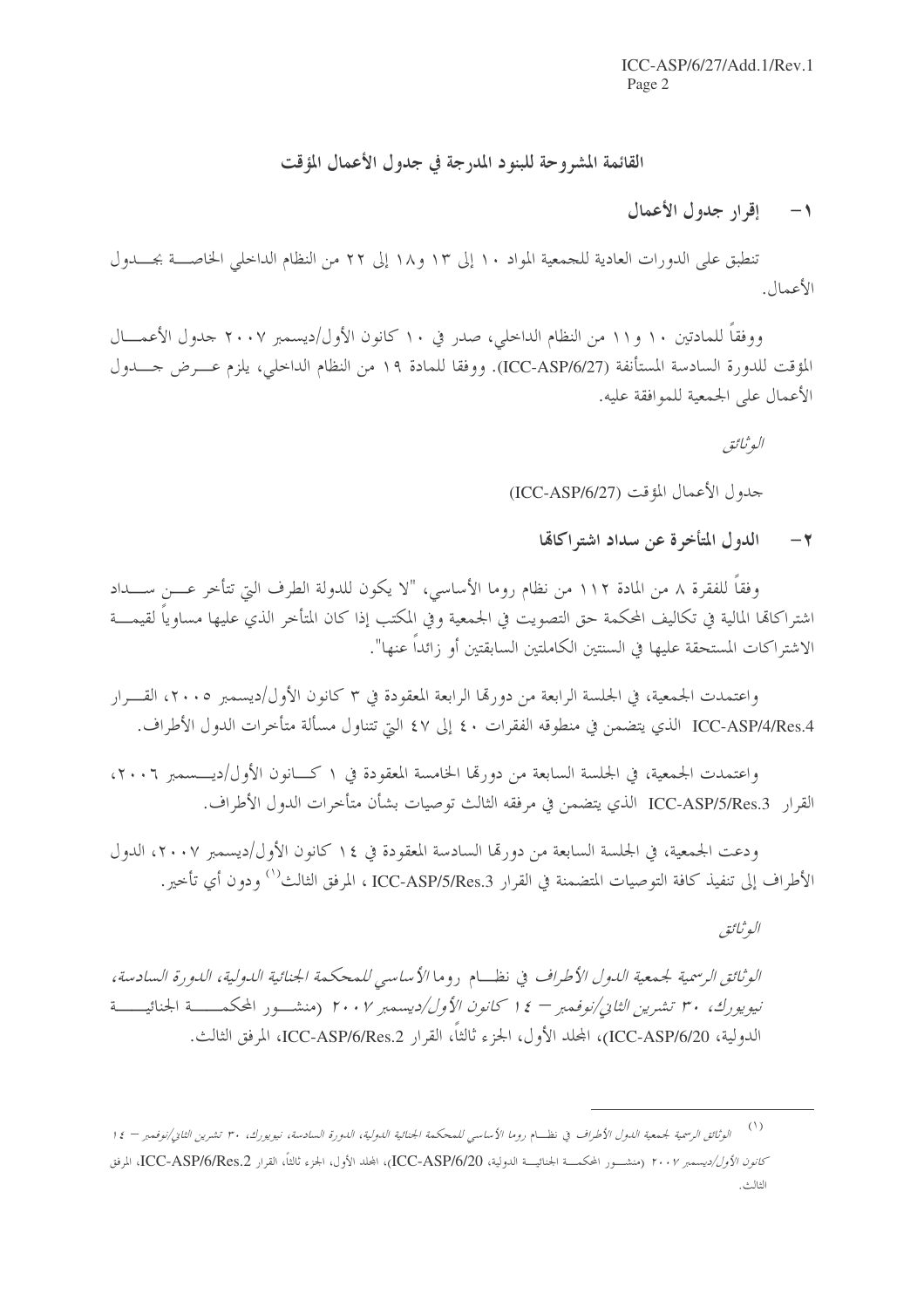ICC-ASP/6/27/Add.1/Rev.1 Page 3

الوثائق الرسمية لجيمعية اللهول الأطراف في نظبام روما الأساسي للمحكمة الجنائية اللهولية، اللهو رة الخامسة، لاهاي، ٢٣ تشيرين *الثاني/نوفمبر – ١ كانون الأول/ديس*مبر ٢٠٠٢ (منشــور المحكمــة الجنائيـــة الدولية، ICC-ASP/5/32)، الجزء ثالثاً، القرار ICC-ASP/5/Res.3، المرفق الثالث.

الوثائق الرسمية لجمععية الدول الأطراف في نظــام روما الأساسي للمحكمة الجنائية الدولية، الدورة الرابعــة، لاهاي، ٢٨ تشر*ين الثان/نوفمبر – ٣ كانون الأول/ديسمبر ٢٠٠٥* (منشـــور المحكمـــة الجنائيـــة الدولية، ICC-ASP/4/32)، الجزء ثالثاً، القرار ICC-ASP/4/Res.4.

#### وثائق تفويض ممثلي الدول الأطراف في الدورة السادسة المستأنفة  $\check{r}$

تنظم المواد ٢٣ إلى ٢٨ من النظام الداخلي مسألتي التمثيل ووثائق التفويض. ووفقاً للمادة ٢٤، تقـــدم إلى الأمانة وثائق تفويض الدول الأطراف وأسماء المناوبين والمستشارين في أحل لا يتجاوز – إن أمكن – ٢٤ ساعة بعـــد افتتاح الدورة. وتصدر وثائق التفويض عن رئيس الدولة أو الحكومة أو عن وزير الخارجية أو عن شخص مخوّل مـــن قبل أي من هذه الجهات.

ووفقاً للمادة ٢٥ من النظام الداخلي، قامت الجمعية في الجلسة الأولى من دورتما السادسة المعقـــودة في ٣٠ تشرين الثاني/نوفمبر ٢٠٠٧ بتعيين الدول التالية للخدمة في لجنة وثائق التفويض وهي: الأردن وآيرلندا وبـــاراغواي وبنن وجمهورية تتزانيا المتحدة وسلوفينيا وصربيا وفرنسا وكوستاريكا.

و ستفحص لجنة وثائق التفويض وثائق تفويض ممثلي الدول الأطراف وتقدم تقريراً إلى الجمعية دون تأخير .

تنظيم الأعمال  $-\epsilon$ 

ستنظر الجمعية في بداية الدورة، استناداً إلى الاقتراح المقدم من المكتب، في برنامج عمل وستقوم باعتماده.

### تقرير الفريق العامل الخاص المعنى بجريمة العدوان  $-\circ$

قررت الجمعية في قرارها ICC-ASP/1/Res.1 إنشاء فريق عامل خاص يُعني بجريمة العدوان وتكون عضويته مفتوحة على قدم المساواة لكافة الدول الأعضاء في الأمم المتحدة أو لأعضاء الوكالات المتخصصة أو الوكالة الدولية للطاقة الذرية \_بغرض صياغة مقترحات لوضع أحكام تتعلق بالعدوان وعرض هذه المقترحات على الجمعية في مـــؤتمر استعراضي للتوصل إلى أحكام مقبولة بشأن جريمة العدوان لإدراجها في النظام الأساسي، وفقاً للأحكام ذات الـــصلة من هذا النظام. وقررت الجمعية أيضا أن يجتمع الفريق العامل الخاص خلال الدورات العادية لجمعية الدول الأطراف أو في أي موعد تراه الجمعية مناسباً وممكناً.

وقررت الجمعية في الجلسة الثامنة من دورتما الأولى المستأنفة المعقودة في ٧ شباط/فبراير ٢٠٠٣، في جملة ما قررت وبناء على اقتراح من المكتب، أن يجتمع الفريق العامل الخاص المعنى بجريمة العدوان خلال الــــدورات الــــسنوية للجمعية، بدءًا من الدورة الثانية في عام ٢٠٠٣. وقررت أيضا أن تُخصِّص جلستان أو ثلاث جلسات مـــن دورات الجمعية للفريق العامل الخاص، وأن يتكرر هذا النمط، حسب الاقتضاء، سنوياً.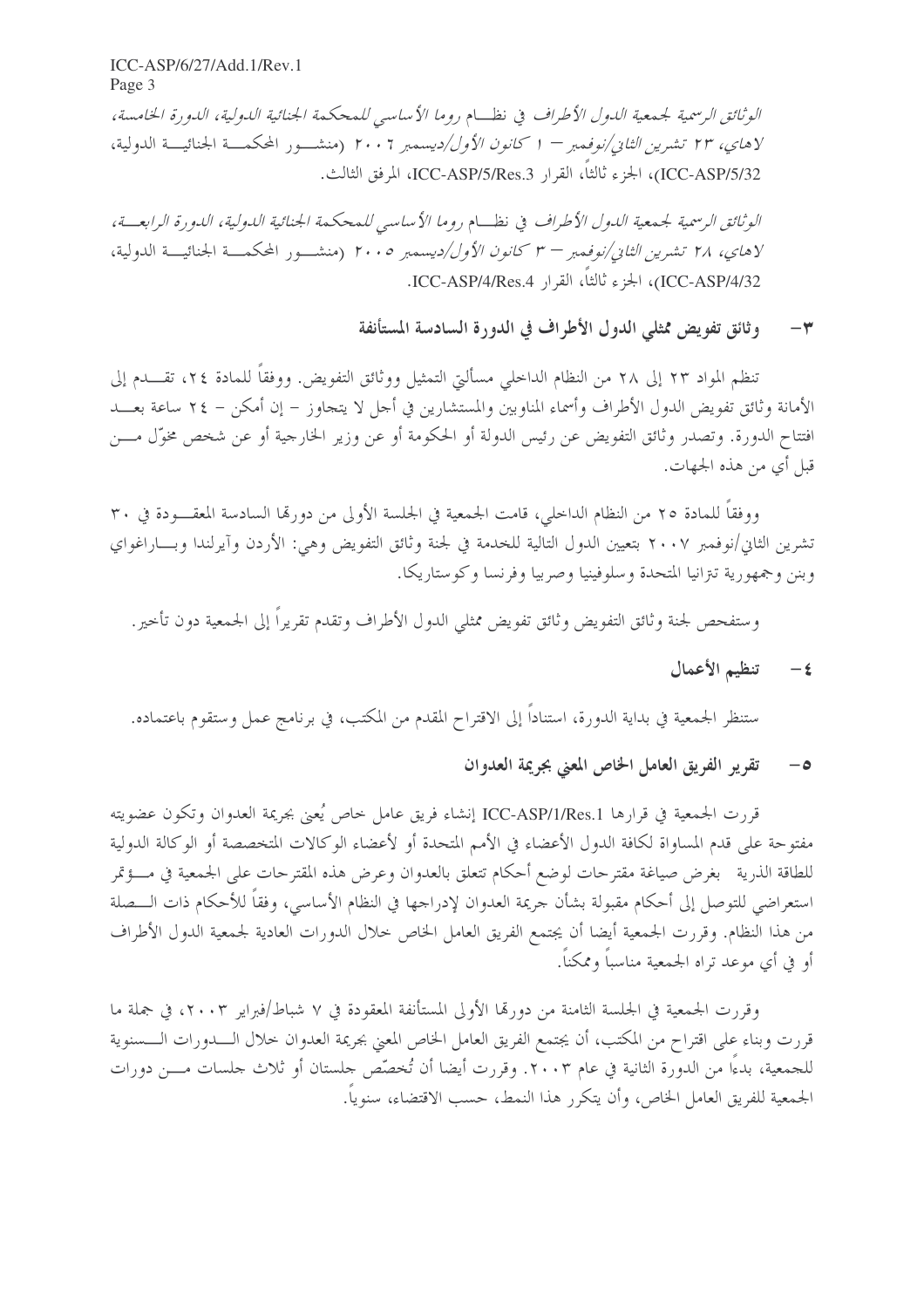وقررت الجمعية في دورتما الرابعة المعقودة في عام ٢٠٠٥، في جملة ما قررت، أن يخصِّص للفريق العامـــل في السنوات من ٢٠٠٦ إلى ٢٠٠٨ عشرة أيام كاملة من الاحتماعات على الأقل أثناء الدورات المستأنفة للجمعية التي تعقد في نيويورك، وأن يعقد الفريق العامل الخاص احتماعات فيما بين الدورات، حسب الاقتضاء<sup>(٢)</sup>.

وقررت الجمعية في دورها الخامسة المعقودة في عام ٢٠٠٦، فضلاً عن ذلك، أن يعقد الفريق العامل الخاص المعنى بجريمة العدوان دورة مستأنفة تمتد طوال أربعة أيام في منتصف عام ٢٠٠٨ في نيويورك"<sup>؟</sup>. ووافق المكتب مــــن جانبه في احتماع عُقد يوم ٦ تموز/يوليو ٢٠٠٧ على المواعيد المحددة وعلى دعوة الدورة السادسة المستأنفة للانعقـــاد في مقر الأمم المتحدة في نيويورك ابتداء من ٢ حزيران/يونيو حتى ٦ حزيران/يونيو ٢٠٠٨.

وقررت الجمعية في دورمَّا السادسة المعقودة في عام ٢٠٠٧، من جملة ما قررت، أن تخصص للفريق العامــــل الخاص في الدورة السابعة يومين على الأقل وأن تعقد دورة مستأنفة سابعة تتواصل على مدى حمسة أيـــام، حــــسب الاقتضاء، في عام ٢٠٠٩ وذلك اختتاما لعمل الفريق العامل الخاص، في موعد يحدده المكتب<sup>(٤)</sup>.

البوثائق

ورقة مناقشة عن جريمة العدوان مقترحة من الرئيس (تنفيح حزيران/يونيو ٢٠٠٨)  $(ICC-ASP/6/SWGCA/2)$ 

الوثائق الرسمية لجمعية الدول الأطــراف في نظام روما الأساسي للمحكمة الجنائية الدولية، الدورة السادسة، نيويورك، ٣٠ تشيرين الثاني/نوفعير = ١٤ كانون الأول/ديسعير ٢٠٠٧ (منشــور المحكمــــة الجنائيـــــة الدولية، ICC-ASP/6/20)، *المجلد الأول،* المرفقان الثاني والثالث.

#### المؤتمر الاستعراضي  $-7$

عملا بالمادة ١٢٣ من نظام روما الأساسي، يعقد الأمين العام للأمم المتحدة بعد انقضاء سبع سنوات على بدء نفاذ النظام الأساسي مؤتمرا استعراضيا للنظر في أية تعديلات على هذا النظام. ويجوز أن يشمل الاستعراض قائمة الجرائم الواردة في المادة ٥، دون أن يقتصر عليها. ويكون هذا المؤتمر مفتوحا للمشاركين في جمعية الدول الأطراف وبنفس الشروط.

وفي دورقما الخامسة، طلبت الجمعية إلى المكتب البدء في الأعمال التحضيرية للمؤتمر، خاصة فيما يتعلق بالنظام الداخلي الواحب تطبيقه في المؤتمر الاستعراضي، والقضايا العملية والتنظيمية، حاصة فيما يتعلق بمكان وبموعد انعقاد المؤتمر، وأن يقدم تقريرا إلى الدورة السادسة لجمعية الدول الأطراف عن حالة هذه الأعمال التحضيرية <sup>(٥</sup>).

<sup>(</sup>٢)<br>( ") الوثائق الرسمية لجمعية اللـول الأطـــراف في نظام روما الأساسي للمحكمة الجنائية اللـولية، اللـورة الرابعة، لاهاي، ٢٨ تشرين الثاني/نوفمبر – ٣ كانون الأول/ديسمبر ٢٠٠٥ (منشور المحكمة الجنائية الدولية، ICC-ASP/4/32) ، الجزء ثالثاً، القرار ICC-ASP/4/Res.4، الفقرة ٣٧.

الوثائق الرسمية لجمعية اللول الأطـــراف في نظام روما الأساسي للمحكمة الجنائية اللولية، اللورة الخامسة، لاهاي، ٢٣ تشرين الثاني/نوفمبر – ١ كانون  $(\tilde{\mathbf{r}})$ الأول/ديسمبر ٢٠٠٢ (منشور المحكمة الجنائية الدولية، ICC-ASP/5/32) ، الجزء ثالثاً، القرار ICC-ASP/5/Res.3، الفقرة ٣٨.

 $(\mathfrak{t})$ الوثائق الرسمية لجمعية الدول الأطـــراف في نظام روما الأساسي للمحكمة الجنائية الدولية، الدورة السادسة، نيويورك، ٣٠ تشرين الثاني/نوفمبر – ١٤ كانون الأول/ديسمبر ٢٠٠٧ (منشور المحكمة الجنائية الدولية، ICC-ASP/6/20) ، ا*لمجلد الأول،* الجزء ثالثاً.ألف، القرار ICC-ASP/6/Res.2، الفقرة  $.57$